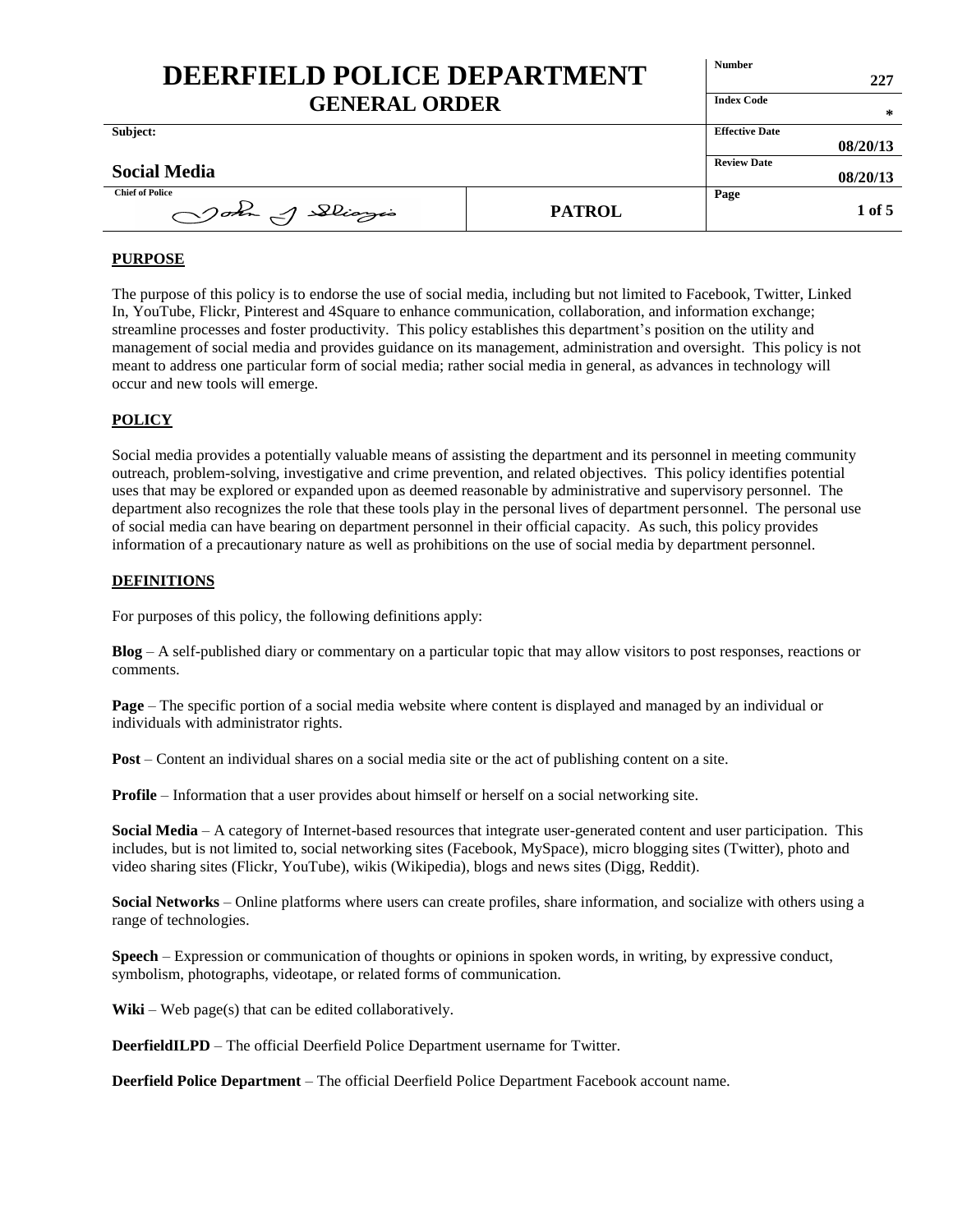# **PROCEDURES**

- A. Official Use
	- a. The Department shall maintain a presence on Facebook, Twitter and other social media as it emerges and becomes necessary.
		- i. Where possible, each social media page shall include an introductory statement that clearly specifies the purpose and scope of the agency's presence on the website.
		- ii. Where possible, the page(s) should link to the department's official website.

#### B. Procedures

- a. All department social media sites or pages shall be approved by the chief executive or his or her designee and shall be administered by designated personnel as directed by the Chief of Police or as otherwise determined.
- b. Where possible, social media pages shall clearly indicate they are maintained by the department and shall have department contact information prominently displayed.
- c. Social media content shall adhere to applicable laws, regulations, and policies, including all information technology and records management policies.
	- i. Content is subject to public records laws. Relevant records retention schedules apply to social media content to the full extent possible.
- d. All social media pages shall state that the opinions expressed by visitors to the page(s) do not reflect the opinions of the department. This can be via the Terms of Service (Addendum A) or within the page itself.
	- i. Pages shall clearly indicate that posted comments will be monitored and that the department reserves the right to remove obscenities, off-topic comments and personal attacks.
	- ii. Pages shall clearly indicate that any content posted or submitted for posting is subject to public disclosure.

#### C. Department Sanctioned Use

- a. Department personnel representing the department via social media outlets shall do the following:
	- i. Conduct themselves at all times as representatives of the department and, accordingly, shall adhere to all department standards of conduct and observe conventionally accepted protocols and proper decorum.
	- ii. Identify themselves as a member of the department; anonymous posting is not allowed.
	- iii. Not make statements about the guilt or innocence of any suspect or arrestee, or comments concerning pending prosecutions, nor post, transmit, or otherwise disseminate confidential information, including photographs or videos related to department training, activities, or work-related assignments without express written permission.
	- iv. Not conduct political activities or private business.
		- 1. The use of department computers by department personnel to access social media is prohibited without authorization.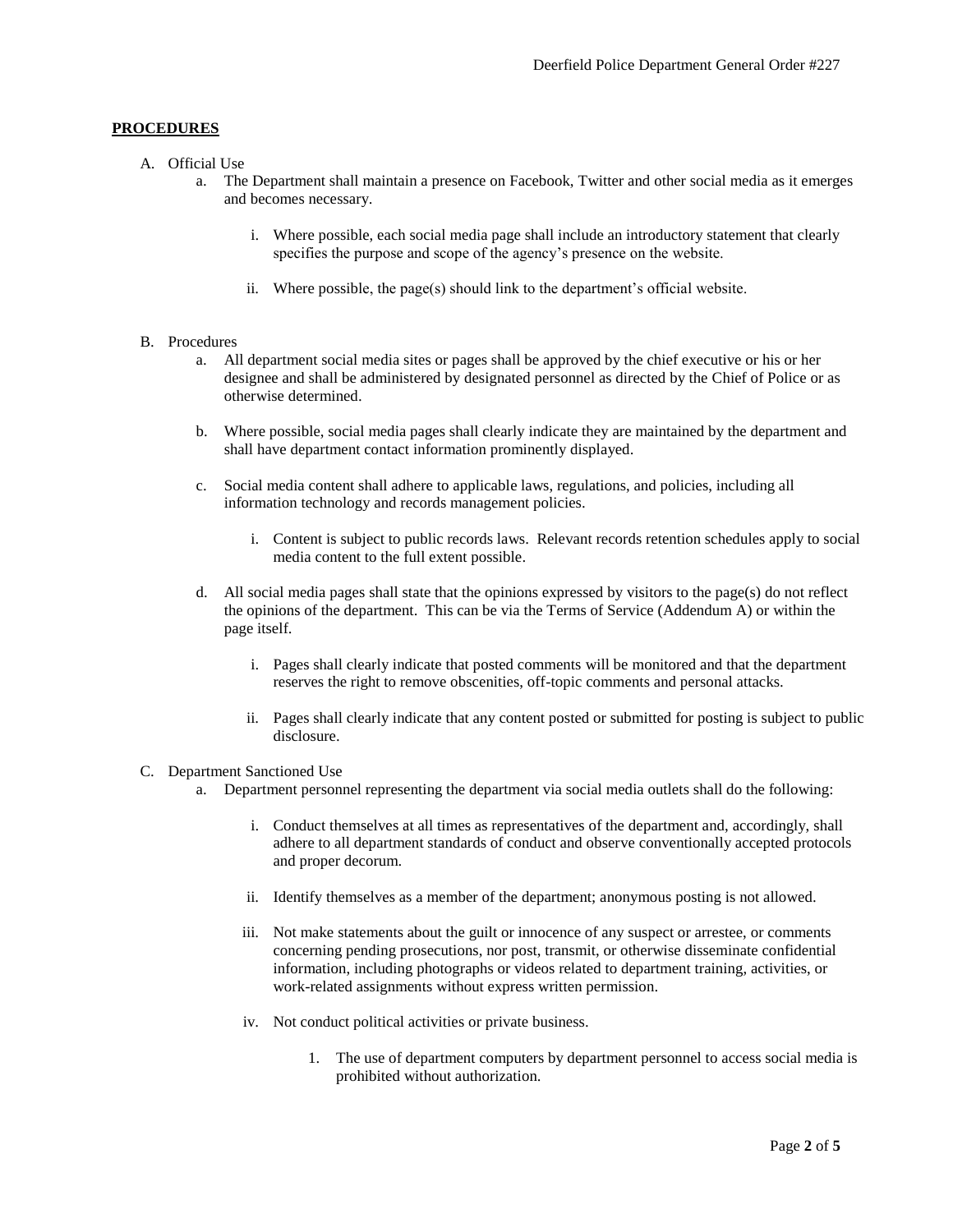- 2. Department personnel use of personally owned devices to manage the department's social media activities or in the course of official duties is prohibited without express written permission.
- 3. Employees shall observe and abide by all copyright, trademark, and service mark restrictions in posting materials to electronic media.

#### D. Authorizations

a. Personnel may post pertinent and time sensitive items, but are encouraged to have a supervisor review such posting if time and need exists.

#### E. Potential Uses

- a. Social media is a valuable investigative tool when seeking evidence or information about:
	- i. Missing persons;
	- ii. Wanted persons;
	- iii. Gang participation;
	- iv. Crimes perpetrated online (i.e. cyber bullying, cyber stalking); and
	- v. Photos or videos of a crime posted by a participant or observer.
- b. Social media can be used for community outreach and engagement by:
	- i. Providing crime prevention tips;
	- ii. Offering online reporting opportunities;
	- iii. Sharing crime maps and data; and
	- iv. Soliciting tips about unsolved crimes (i.e. Crime Stoppers, text-a-tip).
- c. Social media can be used to make time sensitive notifications related to:
	- i. Road closures;
	- ii. Special events;
	- iii. Weather emergencies;
	- iv. Missing or endangered; and
	- v. Employment opportunities.
- F. Personal Use
	- a. Unless otherwise allowed, department personnel shall abide by the following when using social media:
		- i. Department personnel are free to express themselves as private citizens on social media sites to the degree that their speech does not impair working relationships of this department for which loyalty and confidentiality are important, impede the performance of duties, impair discipline and harmony among coworkers, or negatively affect the public perception of the department.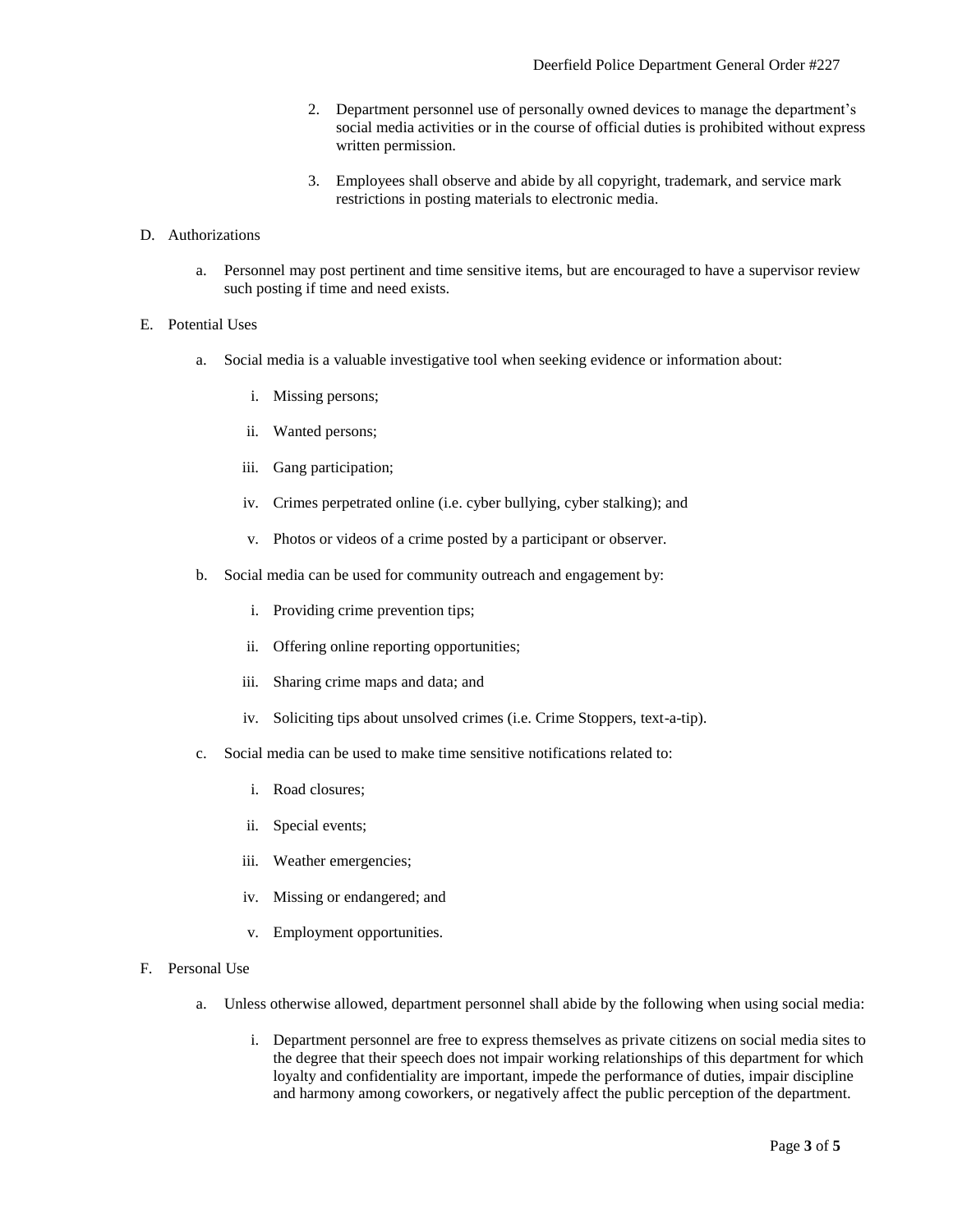- ii. As public employees, department personnel are cautioned that speech on or off duty, made pursuant to their official duties, that owes its existence to the employee's professional duties and responsibilities is not protected speech under the First Amendment and may form the basis for discipline if deemed detrimental to the department. Department personnel should assume that their speech and related activity on social media sites will reflect upon their office and this department.
- iii. Department personnel shall not post, transmit, or otherwise disseminate any information to which they have access as a result of their employment without written permission from the chief executive or his or her designee.
- iv. For safety and security reasons, department personnel are cautioned to use discretion when disclosing employment with this department. Additionally, personnel shall not post information pertaining to any other member of the department without their permission. As such, department personnel should use discretion when posting:
	- 1. Department logos, uniforms, or similar identifying items on personal web pages.
	- 2. Personal photographs or providing similar means of personal recognition that may cause them to be identified as a police officer of this department. Officers who are, or who may reasonably be expected to work in undercover operations, shall not post any form of visual or personal identification.
- v. When using social media, department personnel should be mindful that their speech becomes part of the worldwide electronic domain. Therefore, adherence to the department's code of conduct is required in the personal use of social media. In particular, department personnel are prohibited from the following:
	- 1. Speech containing obscene or sexually explicit language, images, or acts and statements or other forms of speech that ridicule, malign, disparage, or otherwise express bias against any race, religion or any protected class of individuals.
	- 2. Speech involving themselves or other department personnel reflecting behavior that would reasonably be considered reckless or irresponsible.
- vi. To preserve the integrity of an officer's testimony in any type of litigation, any speech or postings that are prohibited, may undermine and impeach that testimony. Thusly personnel in violation of this policy are subject to discipline up to and including termination from office.
- vii. Department personnel may not divulge information gained by reason of their authority; make any statements, speeches, appearances, and endorsements; or publish materials that could reasonably be considered to represent the views or positions of this department without express authorization.
- viii. Department personnel should be aware that they may be subject to civil litigation for publishing or posting false information that:
	- 1. Harms the reputation of another person, group or organization (defamation);
	- 2. Publishing or posting private facts and personal information about someone without their permission that has not been previously revealed to the public;
	- 3. Is not of legitimate public concern;
	- 4. Would be offensive to a reasonable person;